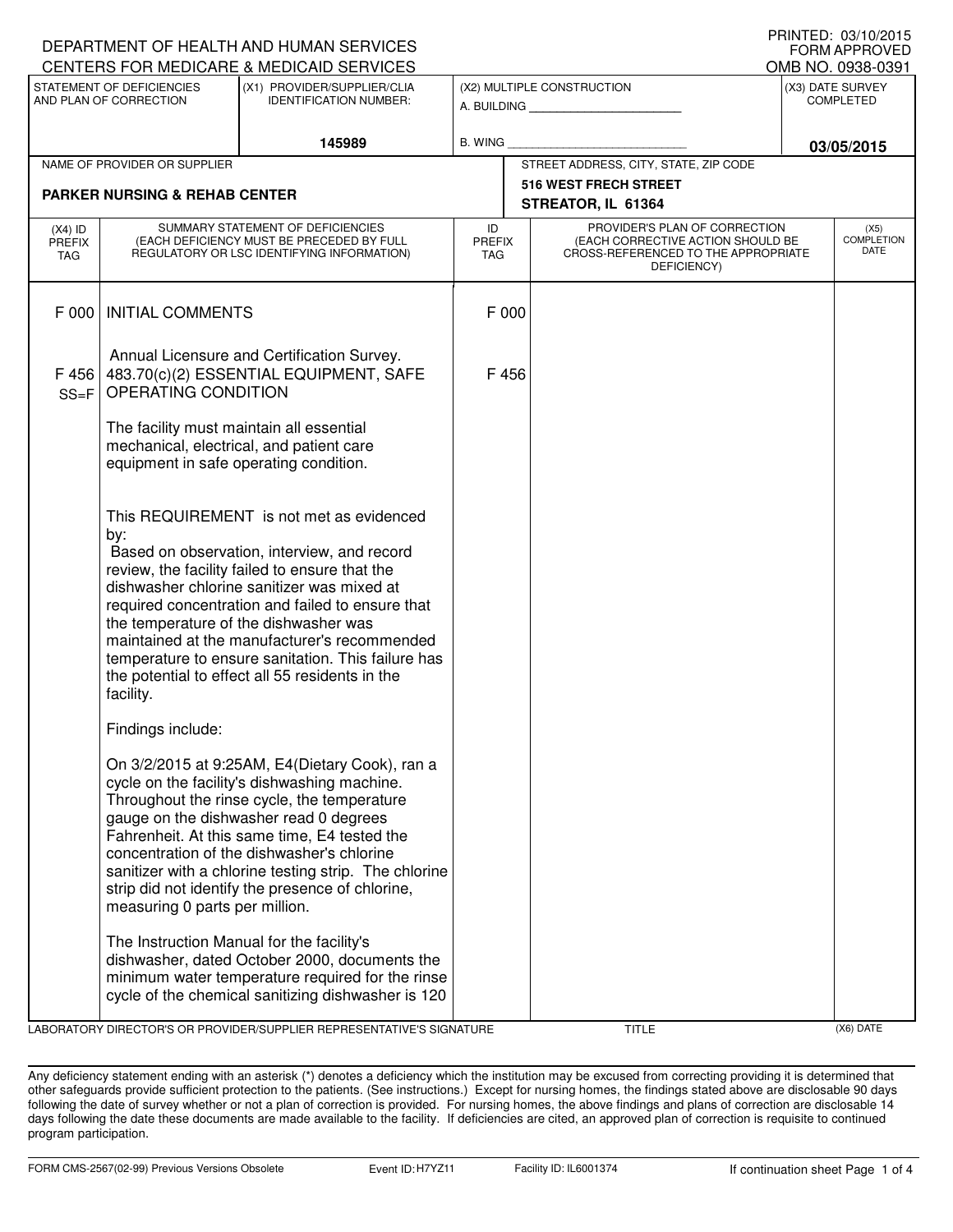|                                   | DEPARTMENT OF HEALTH AND HUMAN SERVICES                                                                                      |                                                                                                                                                                                                                                                                                                                                                                                                                                                          | U INIVILD. VJ/IV/LVIJ<br><b>FORM APPROVED</b> |       |                                                                                                                          |                                       |                                   |  |  |
|-----------------------------------|------------------------------------------------------------------------------------------------------------------------------|----------------------------------------------------------------------------------------------------------------------------------------------------------------------------------------------------------------------------------------------------------------------------------------------------------------------------------------------------------------------------------------------------------------------------------------------------------|-----------------------------------------------|-------|--------------------------------------------------------------------------------------------------------------------------|---------------------------------------|-----------------------------------|--|--|
|                                   | STATEMENT OF DEFICIENCIES                                                                                                    | CENTERS FOR MEDICARE & MEDICAID SERVICES<br>(X1) PROVIDER/SUPPLIER/CLIA                                                                                                                                                                                                                                                                                                                                                                                  |                                               |       | (X2) MULTIPLE CONSTRUCTION                                                                                               | OMB NO. 0938-0391<br>(X3) DATE SURVEY |                                   |  |  |
| AND PLAN OF CORRECTION            |                                                                                                                              | <b>IDENTIFICATION NUMBER:</b>                                                                                                                                                                                                                                                                                                                                                                                                                            |                                               |       | A. BUILDING                                                                                                              |                                       | <b>COMPLETED</b>                  |  |  |
|                                   |                                                                                                                              | 145989                                                                                                                                                                                                                                                                                                                                                                                                                                                   | <b>B. WING</b>                                |       |                                                                                                                          | 03/05/2015                            |                                   |  |  |
|                                   | NAME OF PROVIDER OR SUPPLIER                                                                                                 |                                                                                                                                                                                                                                                                                                                                                                                                                                                          |                                               |       | STREET ADDRESS, CITY, STATE, ZIP CODE                                                                                    |                                       |                                   |  |  |
|                                   | <b>PARKER NURSING &amp; REHAB CENTER</b>                                                                                     |                                                                                                                                                                                                                                                                                                                                                                                                                                                          |                                               |       | <b>516 WEST FRECH STREET</b>                                                                                             |                                       |                                   |  |  |
|                                   |                                                                                                                              |                                                                                                                                                                                                                                                                                                                                                                                                                                                          | STREATOR, IL 61364                            |       |                                                                                                                          |                                       |                                   |  |  |
| $(X4)$ ID<br><b>PREFIX</b><br>TAG | SUMMARY STATEMENT OF DEFICIENCIES<br>(EACH DEFICIENCY MUST BE PRECEDED BY FULL<br>REGULATORY OR LSC IDENTIFYING INFORMATION) |                                                                                                                                                                                                                                                                                                                                                                                                                                                          | ID<br><b>PREFIX</b><br><b>TAG</b>             |       | PROVIDER'S PLAN OF CORRECTION<br>(EACH CORRECTIVE ACTION SHOULD BE<br>CROSS-REFERENCED TO THE APPROPRIATE<br>DEFICIENCY) |                                       | (X5)<br><b>COMPLETION</b><br>DATE |  |  |
| F 456                             | Continued From page 1<br>degrees Fahrenheit.                                                                                 |                                                                                                                                                                                                                                                                                                                                                                                                                                                          |                                               | F 456 |                                                                                                                          |                                       |                                   |  |  |
|                                   | that chlorine is present.                                                                                                    | On 3/2/2015 at 9:30AM, E4 (Dietary Cook)<br>stated," The rinse cycle is reading O degrees<br>Fahrenheit, and should be at least 120 degrees<br>Fahrenheit, and the chlorine sanitizer strips are<br>supposed to read at 100 parts per million<br>according to the recommendations." E4 then<br>stated no chlorine sanitizer is present while the<br>dishwasher operates, and verified the chlorine<br>testing strips show no change in color to indicate |                                               |       |                                                                                                                          |                                       |                                   |  |  |
|                                   | tube."                                                                                                                       | On 3/2/2015 at 10:15AM, E3 (Maintenance<br>Director) stated, "The chlorine is spraying out of a<br>hole in the tubing (of the dishwasher.) The rinse<br>cycle is not reaching 120 degrees Fahrenheit<br>because of the leak in tube, and the sanitizer<br>strips are not showing the presence of any<br>chlorine sanitizer because of this hole in the                                                                                                   |                                               |       |                                                                                                                          |                                       |                                   |  |  |
| F 520<br>$SS = F$                 | currently reside at the facility.<br>483.75(o)(1) QAA<br>COMMITTEE-MEMBERS/MEET<br><b>QUARTERLY/PLANS</b>                    | The Centers for Medicare and Medicaid Services<br><b>Resident Census and Conditions of Residents</b><br>form 672, dated 3/2/15 and signed by E2,<br>Director of Nursing, documents 55 residents                                                                                                                                                                                                                                                          |                                               | F 520 |                                                                                                                          |                                       |                                   |  |  |
|                                   | facility's staff.                                                                                                            | A facility must maintain a quality assessment and<br>assurance committee consisting of the director of<br>nursing services; a physician designated by the<br>facility; and at least 3 other members of the                                                                                                                                                                                                                                               |                                               |       |                                                                                                                          |                                       |                                   |  |  |

FORM CMS-2567(02-99) Previous Versions Obsolete Event ID: H7YZ11 Facility ID: IL6001374 If continuation sheet Page 2 of 4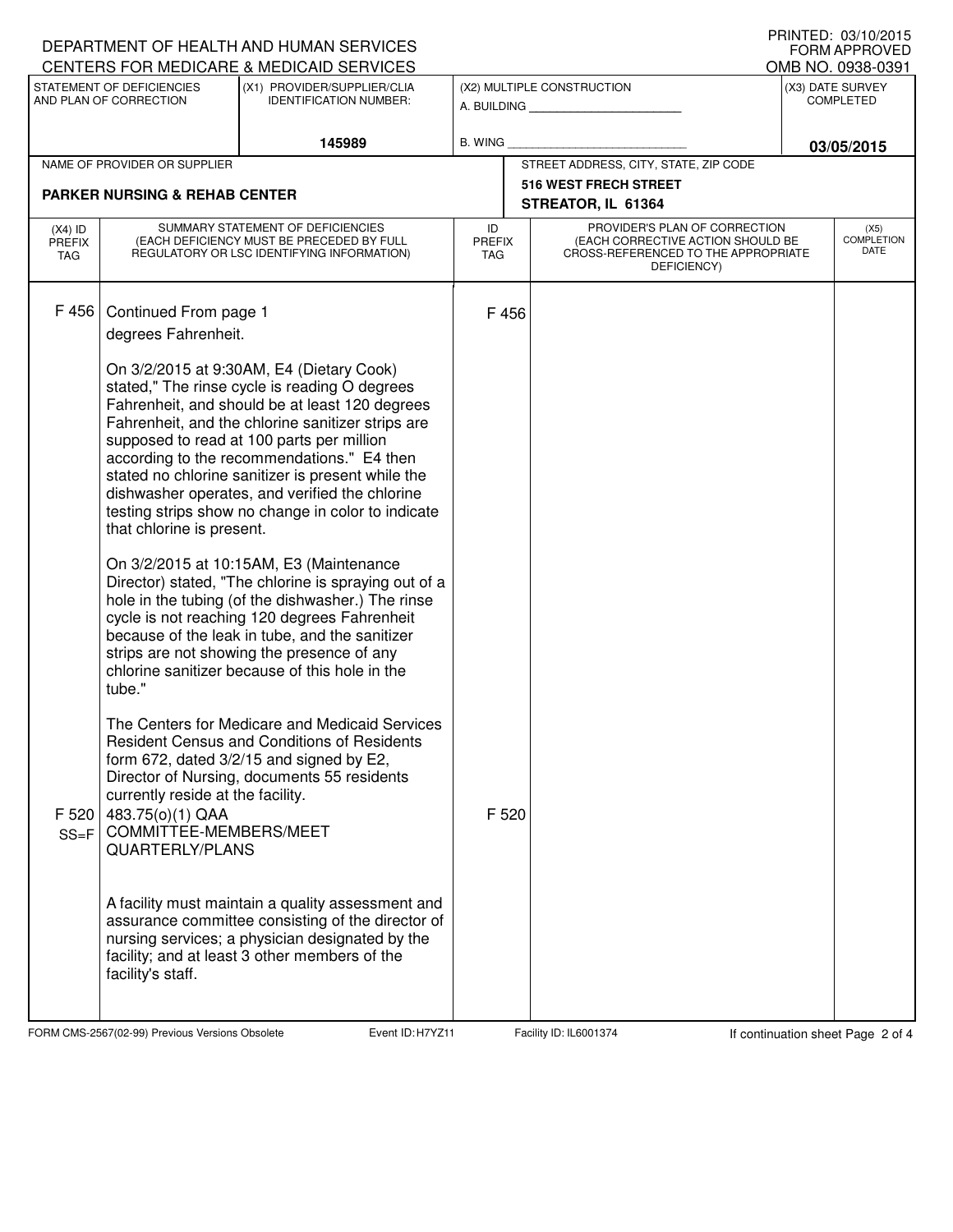|                                          |                                                                                                                                      | DEPARTMENT OF HEALTH AND HUMAN SERVICES                                                                                                                                                                                                                                                                                                                                                                                                                                                                                                                                                                                                                                                                                                                                                                                                                                                                                                                                                                                                                                                                                                                                                                                                                                                                                                                               |                                           |                             |                                                                                                                          |                                      | U ININTED. VJ/IV/ZVIJ<br><b>FORM APPROVED</b> |  |  |
|------------------------------------------|--------------------------------------------------------------------------------------------------------------------------------------|-----------------------------------------------------------------------------------------------------------------------------------------------------------------------------------------------------------------------------------------------------------------------------------------------------------------------------------------------------------------------------------------------------------------------------------------------------------------------------------------------------------------------------------------------------------------------------------------------------------------------------------------------------------------------------------------------------------------------------------------------------------------------------------------------------------------------------------------------------------------------------------------------------------------------------------------------------------------------------------------------------------------------------------------------------------------------------------------------------------------------------------------------------------------------------------------------------------------------------------------------------------------------------------------------------------------------------------------------------------------------|-------------------------------------------|-----------------------------|--------------------------------------------------------------------------------------------------------------------------|--------------------------------------|-----------------------------------------------|--|--|
|                                          | STATEMENT OF DEFICIENCIES                                                                                                            | CENTERS FOR MEDICARE & MEDICAID SERVICES<br>(X1) PROVIDER/SUPPLIER/CLIA                                                                                                                                                                                                                                                                                                                                                                                                                                                                                                                                                                                                                                                                                                                                                                                                                                                                                                                                                                                                                                                                                                                                                                                                                                                                                               |                                           |                             |                                                                                                                          |                                      | OMB NO. 0938-0391                             |  |  |
| AND PLAN OF CORRECTION                   |                                                                                                                                      | <b>IDENTIFICATION NUMBER:</b>                                                                                                                                                                                                                                                                                                                                                                                                                                                                                                                                                                                                                                                                                                                                                                                                                                                                                                                                                                                                                                                                                                                                                                                                                                                                                                                                         | (X2) MULTIPLE CONSTRUCTION<br>A. BUILDING |                             |                                                                                                                          | (X3) DATE SURVEY<br><b>COMPLETED</b> |                                               |  |  |
|                                          |                                                                                                                                      | 145989                                                                                                                                                                                                                                                                                                                                                                                                                                                                                                                                                                                                                                                                                                                                                                                                                                                                                                                                                                                                                                                                                                                                                                                                                                                                                                                                                                | <b>B. WING</b>                            |                             |                                                                                                                          | 03/05/2015                           |                                               |  |  |
|                                          | NAME OF PROVIDER OR SUPPLIER                                                                                                         |                                                                                                                                                                                                                                                                                                                                                                                                                                                                                                                                                                                                                                                                                                                                                                                                                                                                                                                                                                                                                                                                                                                                                                                                                                                                                                                                                                       |                                           |                             | STREET ADDRESS, CITY, STATE, ZIP CODE                                                                                    |                                      |                                               |  |  |
|                                          | <b>PARKER NURSING &amp; REHAB CENTER</b>                                                                                             |                                                                                                                                                                                                                                                                                                                                                                                                                                                                                                                                                                                                                                                                                                                                                                                                                                                                                                                                                                                                                                                                                                                                                                                                                                                                                                                                                                       |                                           |                             | <b>516 WEST FRECH STREET</b>                                                                                             |                                      |                                               |  |  |
|                                          |                                                                                                                                      |                                                                                                                                                                                                                                                                                                                                                                                                                                                                                                                                                                                                                                                                                                                                                                                                                                                                                                                                                                                                                                                                                                                                                                                                                                                                                                                                                                       | STREATOR, IL 61364                        |                             |                                                                                                                          |                                      |                                               |  |  |
| $(X4)$ ID<br><b>PREFIX</b><br><b>TAG</b> | SUMMARY STATEMENT OF DEFICIENCIES<br>(EACH DEFICIENCY MUST BE PRECEDED BY FULL<br>REGULATORY OR LSC IDENTIFYING INFORMATION)         |                                                                                                                                                                                                                                                                                                                                                                                                                                                                                                                                                                                                                                                                                                                                                                                                                                                                                                                                                                                                                                                                                                                                                                                                                                                                                                                                                                       |                                           | <b>PREFIX</b><br><b>TAG</b> | PROVIDER'S PLAN OF CORRECTION<br>(EACH CORRECTIVE ACTION SHOULD BE<br>CROSS-REFERENCED TO THE APPROPRIATE<br>DEFICIENCY) |                                      | (X5)<br><b>COMPLETION</b><br>DATE             |  |  |
| F 520                                    | Continued From page 2<br>requirements of this section.<br>a basis for sanctions.<br>by:<br>Findings include:<br>4/16/14 and 6/18/14. | The quality assessment and assurance<br>committee meets at least quarterly to identify<br>issues with respect to which quality assessment<br>and assurance activities are necessary; and<br>develops and implements appropriate plans of<br>action to correct identified quality deficiencies.<br>A State or the Secretary may not require<br>disclosure of the records of such committee<br>except insofar as such disclosure is related to the<br>compliance of such committee with the<br>Good faith attempts by the committee to identify<br>and correct quality deficiencies will not be used as<br>This REQUIREMENT is not met as evidenced<br>Based on record review and interview, the facility<br>failed to conduct quarterly Quality Assurance<br>meetings and ensure that the Medical Director, or<br>Physician designee, attended Quarterly Quality<br>Assurance meetings. This failure has the<br>potential to affect all 55 residents in the facility.<br>On 3/4/15 at 9:00 AM, E1 (Administrator)<br>provided the facility's Quality Assurance<br>Attendance Record sign in sheets. These records<br>were dated as follows: 2/26/14, 4/16/14, 6/18/14<br>& 1/21/15. E6 (Medical Director) was not in<br>attendance for the following dates: 2/26/14,<br>On 3/4/15 at 9:15 AM, E1 confirmed that E6<br>(Medical Director) was not in attendance for the |                                           | F 520                       |                                                                                                                          |                                      |                                               |  |  |

FORM CMS-2567(02-99) Previous Versions Obsolete Event ID: H7YZ11 Facility ID: IL6001374 If continuation sheet Page 3 of 4